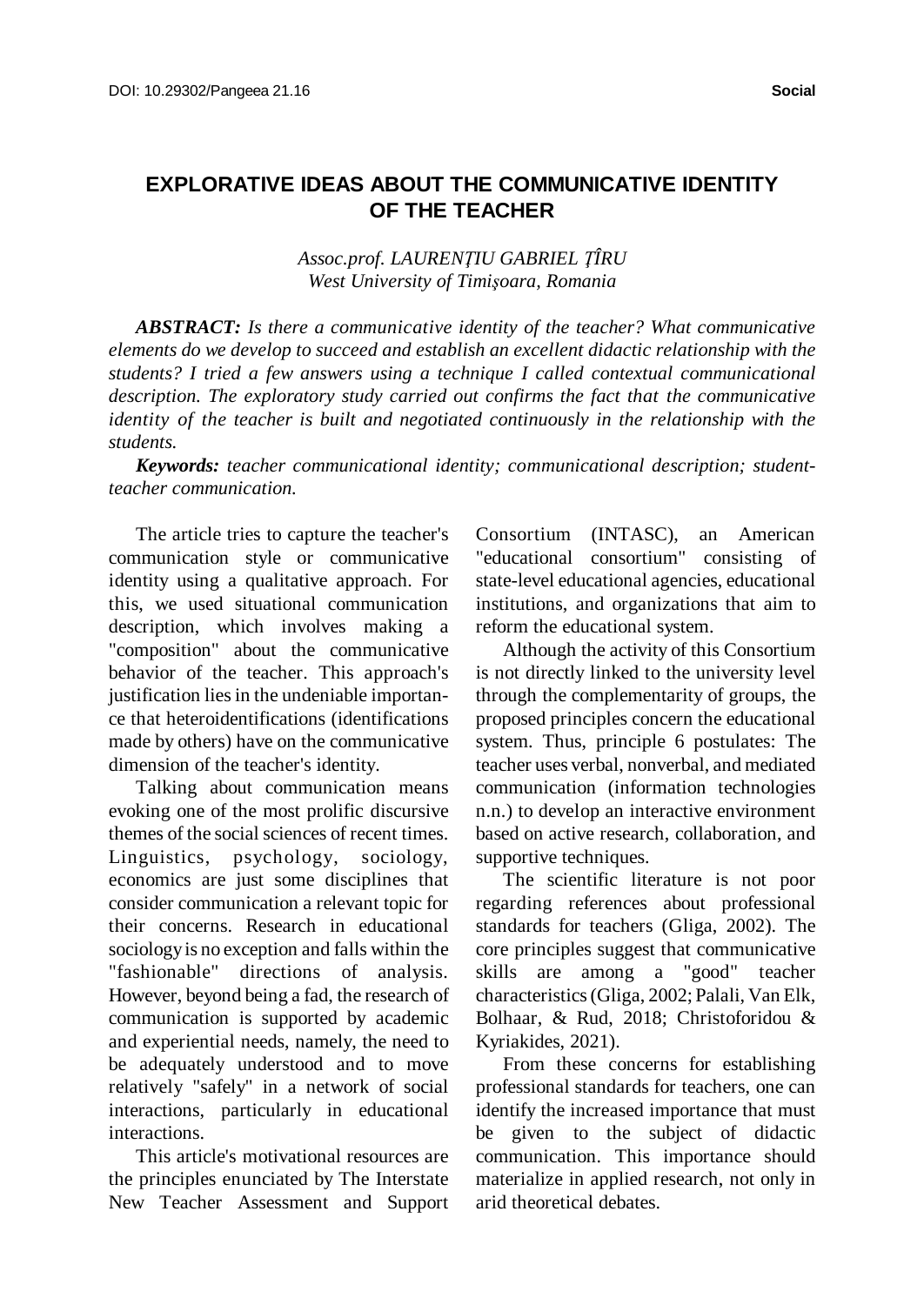## **Some elements of a theoretical framework**

Communication, in the sense of educational or didactic communication, is well represented in the Romanian pedagogical literature, managing to capture whole pages from "classical" textbooks or studies (Cucoş, 1996; Şoitu, 1997a; Şoitu, 1997b; Iacob, 1998; Cristea 2000, Săucan 2002).

I do not want, in the following lines, to present a broad and multidimensional theoretical framework of educational communication. Still, I prefer to state an operational framework effective in the chosen investigative approach.

1. From the beginning, we must clarify the difference between educational communication and didactic communication. The first one is linked to the educational phenomenon in general, and didactic communication represents a particular form of communication, with clearly stated normative prescriptions (status-role prescriptions) attached to the act of formal learning.

2. The types of communication, in a sense used in this paper, are defined as follows: verbal communication consists of all messages transmitted orally or in writing. Verbal communication appears as a dynamic construction. The word represents the central aspect, but which becomes significant only in a specific communication context, which values the word in a certain way. Nonverbal communication is represented by those messages related to movement, gestures, facial expressions, the appearance of the actors involved in the communicative act. Paraverbal communication accompanies verbal communication through vocal elements attached and which sometimes transmit messages opposite to verbal ones. The characteristics of the voice, the peculiarities of pronunciation, the intensity of speech are essential paraverbal elements in the construction of communication.

3. The communication identity is outlined as an active dimension of the individual's identity. Although it can give rise to ambiguity, the notion of identity (without any other attribute) avoids another in efficient reporting, namely, individual/social reporting. Without analytically highlighting the relationship between personal identityand social identity, we can mention, paraphrasing Jenkins's (2000) words, that the angle of approach gives the significant difference between personal and social in the discussion about identity. When personal identity is invoked, we privilege difference concerning similarity, and when we speak of social identity, we consider similarity relative to difference more critical.

To analyze communication identity, we must consider its duality as axiomatic. For example, we can speak of identity for oneself and others (Ilut 2001; Dubar, 2003). Synthetically, the two dimensions refer to the image that the individual tries to promote in different situational contexts (individual or social).

#### **Method**

Using a qualitative approach, the study aims to identify some characteristics that define the communicative identity of teachers.

For collecting the data, the situational communication description was used. That is a technique that involves the subjective description (synthetic or elaborated) of the communication behavior of the teacher during the classes.

Students from Sociology and Human Resources degrees made the descriptions relatively long (two weeks) to allow focused observation and accurate analysis of communication behavior. The students voluntarily accepted to collect the data (situational descriptions) during the first semester in the 2019-2020 academic year.

The study did not follow the analysis of a single teacher. Therefore, the students had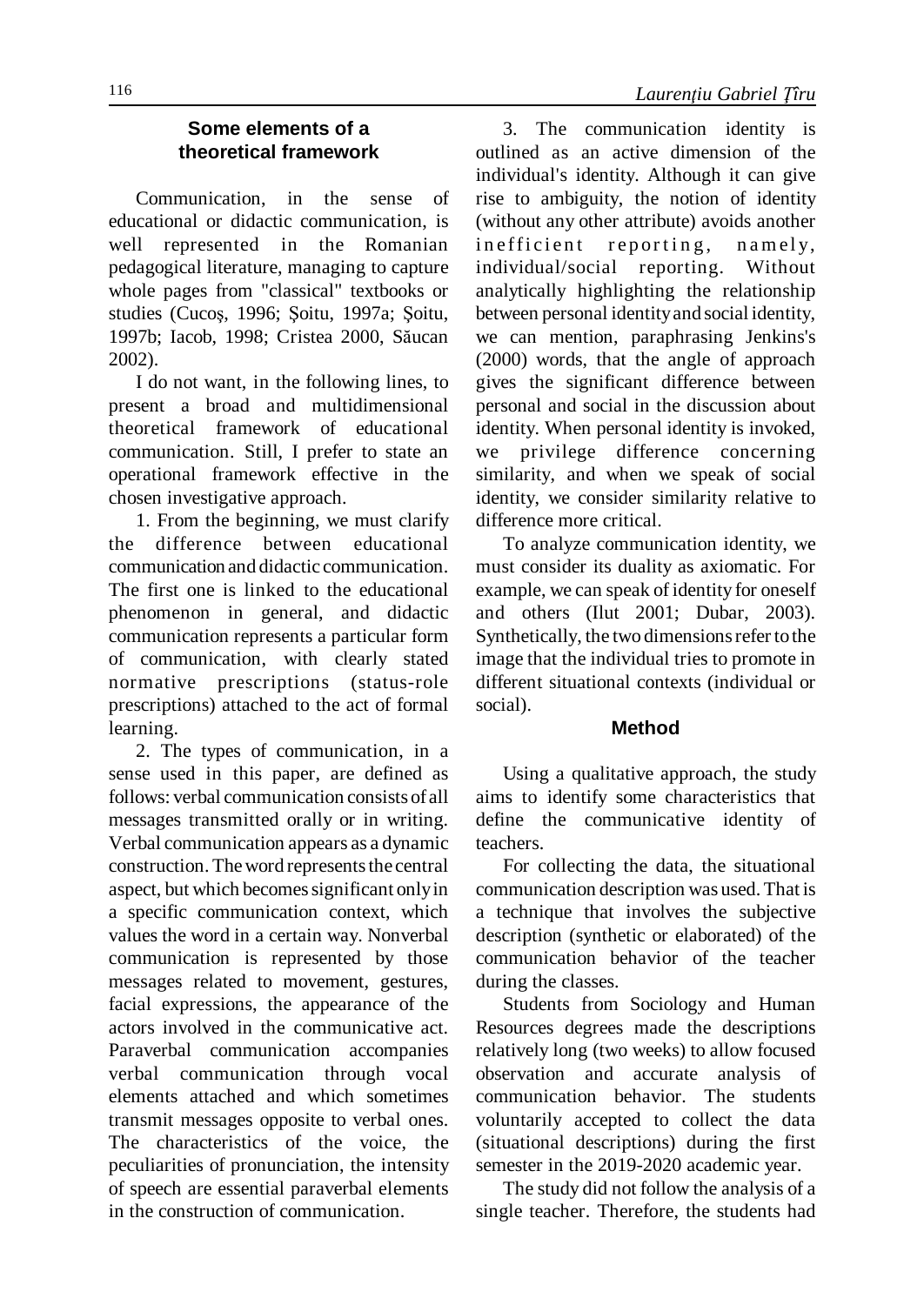the freedom to choose based on the subjective criteria the teacher they will "describe".

On the other hand, not following the statistical coverage of the teachers' communication identity, were analyzed the "situational descriptions" made by 60 students. To fit within the limits of the deontology of sociological research, the students did not note any factual data of the described teacher.

The justification for using the situational communicative description, the expression of students' heteroidentifications on teachers, is found in Jenkins' words, "identity belongs rather to the other, to the one who gives it to you" (2000: 8).

#### **Results**

The results of the analysis were structured according to the type of communication behavior described. Thus, were highlighted the descriptions of verbal, nonverbal, and paraverbal behaviors that compose a communicational portrait of the teacher.

## **(a). Verbal communication**

Verbal communication is best represented in the descriptions made, perhaps because the verbal aspects are the easiest to identifyand analyze. Following the content analysis of the communicational hetero identifications of the teachers, the following elements emerged, presented in random order:



**1. Removals from the subject of the course.** These forms of communication are necessary for content management for at least two reasons: 1) they are helpful elements bywhich new information islinked to already known content. By using "parentheses", the process of didactic communication proves to be natural. The didactic discourse is part of a continuum that develops along with the relationship between teacher and student, and 2) update and reinforce the information presented throughout the course. However, the extreme form, namely the excessive use of connections, "jumps from one idea to another without later returning to what started" (IA) and their branching (connections in connections), is not beneficial in the construction of effective teacher-student communication.

These "didactic parentheses" could be conceptualized byreference to an established communication model. A simple model of the communication process, which illustrates the systemic approach, is suggested by Newcomb (1953). It is based on the premise that communication between human individuals fulfills the essential function of allowing two or more interlocutors to maintain the simultaneous orientation towards each other and objects in the external environment. The model is a triangular one, the peaks of the triangle are represented by two individuals and by an object X from the shared environment (Fig.1).



Fig.1. Modelul iniţial Newcomb Fig.2. Modelul comunicării didactice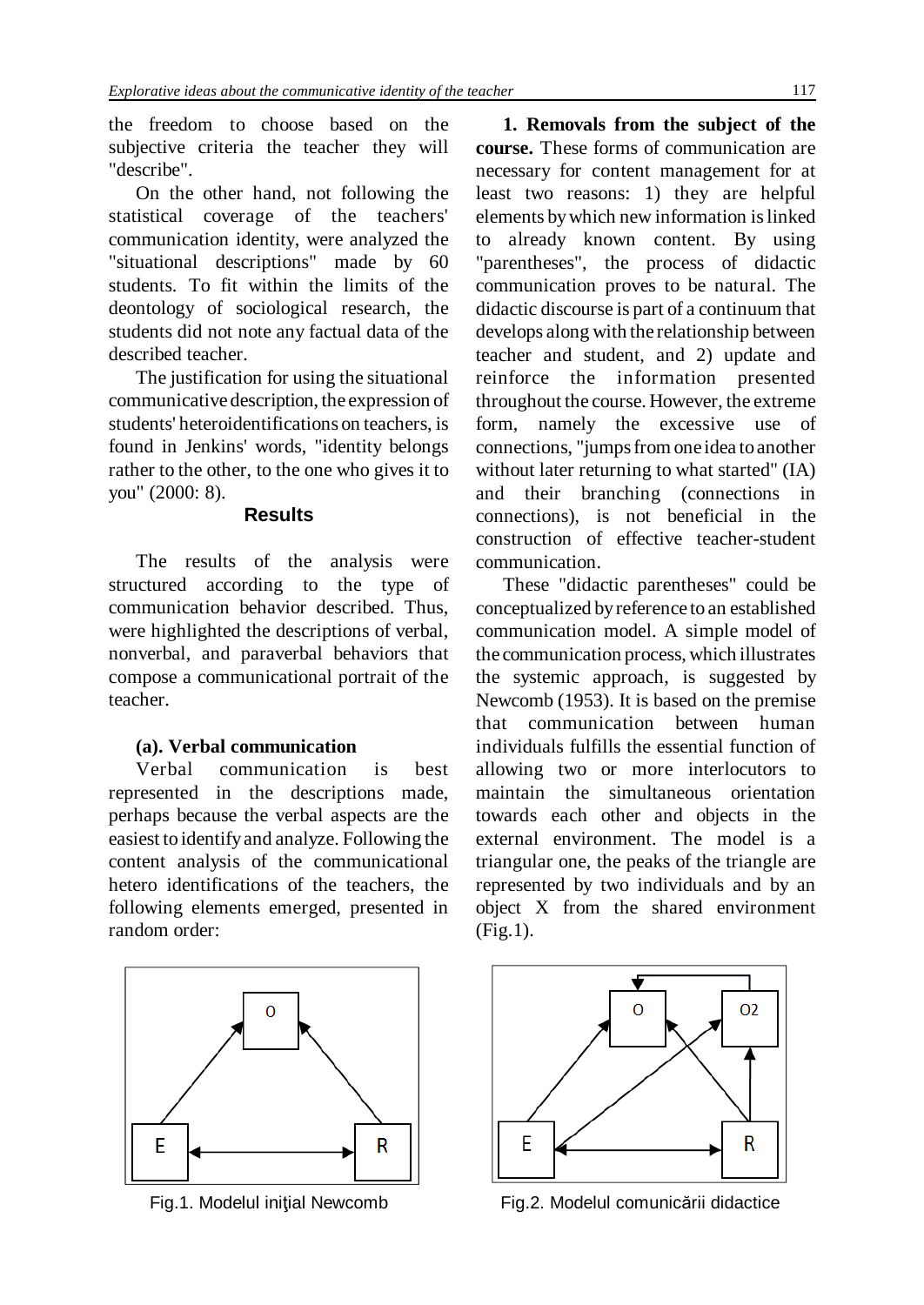In the case of explanations on the educational message, when, to facilitate understanding, the teacher initiates various connections with "objects" already known to students who/which are not in the conceptual or factual sphere of the topic, the graphical representation of the model could change (Fig.2). "Teaching parentheses" are accepted and supported by students, who appreciate the explanations that value "facts outside the course" (ME)

**2. Subjective verbal elements.** Verbal tics can achieve a communicative distance between teacher and student "are annoying, tiring" (HV) or can be elements of closeness, which can differentiate between different teachers' discourses. By using these tics, the teacher stands out, thus bringing his students closer to his classes. However, the notion of "verbal tic" is often perceived as derogatory, and therefore, this differentiation is mainly negative. Also, in this area can be included the regionalisms. "It does not use elements of jargon, but regionalisms appear in the communication" placed "at the right time, increasing the charm of the conversation" (PML).

**3. Mediated / unmediated interactions.** Suppose you want to receive as accurately as possible the information transmitted during the course. In that case, you can use mediated verbal language, which is superior in clarity and systematization of explicit spoken language. The message dictated by "dictation" is more likely to reach students in the same form than the direct, immediate message. However, this way of conducting the course is negatively valued by students because it does not involve their co-participation. The communication relationship is one-way ("unbalanced" in favor of the teacher). On the other hand, the use of direct verbal communication without the help of auxiliary course materials (worksheets, notes, multimedia presentations, etc.) can lead to the appearance of "grammatical errors" (IA) justified to some extent by the relative spontaneity of language.

**4. The "discipline" of verbal communication.** Teacher-student communication is institutionally defined communication. Actors (teachers and students) know or expect to see the set of desirable communication behaviors specific to each role.

The first element identified in this category is the "distance" between the teacher and students. There are teachers who "[...] address us with you" (TD) or who "[...] (speak n.n.) sometimes in the second person singular, sometimes in the second person plural. This shows that it is not possible to decide in which category to place the student" (TI). It is essential that the "distance of respect" given by the pronoun of politeness be clearly "measurable." This distance, once established, plays a fundamental role in the communicative evolution of the didactic interaction.

Because the didactic discourse aims primarily at understanding (at the level of the receiver) those transmitted, the teacher's communication is conditioned by this axiomatic aspect. On the other hand, the student must adopt the role of "the formed one," which limits to a certain extent the communicative manifestation, "[...] (about the teacher) she does not like to be interrupted" (PML ). The example does not directly reveal the communicative limitation of the student in the relationship with the teacher. Still, it is somewhat related to an ethic of communication, to an implicit discipline that the interacting actors must assume. However, the mentioned example attributes the communicative initiative of the teacher. Sometimes this advantage is not used as such, turning communication into "[...] rigid expression, which takes the form of a learned monologue" (BUR), "[...] addressing students is achieved through a series of phrases [...], through a true discourse that gives the impression of a lesson learned by heart" (TM) or more, can be exaggerated in the sense that "[...] goes directly to the subject of the course, without even announce the title" (BR).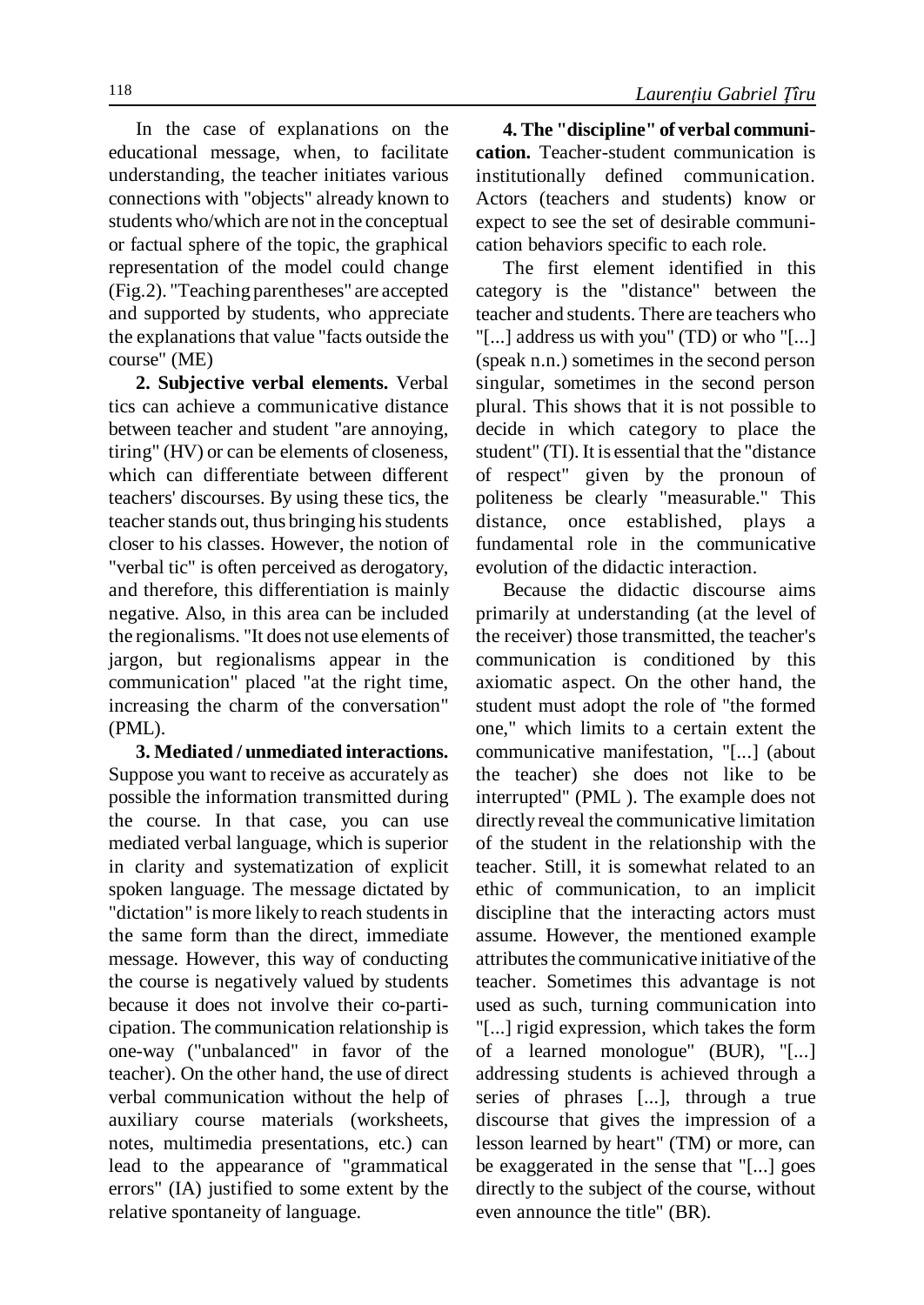The use of jokes (colloquial register) in the didactic interaction has the role of disconnecting the students' attention from the course subject and relaxing the atmosphere. Likewise, the decision to use the "didactic joke" belongs to the teacher, who may or may not allow a "relaxation" of a few minutes during the class.

Another aspect that subsumes the "communication discipline" is the use of feedback. An "obligation" of the teacher, this time, is to receive intermediate / partial feedback, which needs to be done systematically to identify possible syncopes in understanding the educational message. At the same time, feedback positively values communication within the course hours that thus become interactive "… constantly checks whether its message has been received at the desired level or if it has been received correctly" (FI).

**5. Complexity of style.** The complexity of the style used by the teacher is another index that must be consideredwhen referring to didactic communication. It is assumed that the university level conditions the language used in the course/seminar in the sense that it must have high complexity, with many intricate and well-chosen neologisms and constructions. All these are conditioned by the elevated level of the students (year of study). Those in the third year are at a different level of internalization of the specialized language (which provides the specific terminology) than those in the first year, which are taken somewhat unprepared, having only the vocabulary acquired up to high school. Another aspect that conditions the complexity of language is the discipline itself that includes that language. From this point of view, there are heavier and some lighter domains.

From the above, the teacher must prove the ability to adapt the style according to the "level of understanding of students" (SA). The variation of the complexity of the message is a communication feature imperative to teachers. The teacher must be

a filter of information and a "translator" of it to the level of understanding at which students are.

The "hyper-elevated" language, the unjustified use of the general academic jargon or of the discipline that the teacher teaches, can constitute a communicative shortcoming, challenging to overcome, "[...] communication with students being very difficult realized" (TC).

## **(b) Nonverbal communication**

Although through nonverbal communication, information is transmitted as consistently as through verbal communication (primarily related to the sender's emotional state) in the communicative descriptions, the nonverbal was valued inferior to the verbal. Thus, the following aspects were reached:

**1. Gesture.** The analysis results lead to the difference between permanent gestures, which is an integral part of the communicative manner of the teacher, "which tires us and distracts us from the subject" (BB), and occasional, which is used at certain times when the verbal message needs to be gesturally supported (a basic idea, a controversial topic, etc.), "when speaking to students about an important point in the lesson," or "Hand gestures are appropriate to the things he says" (GC).

Broad gestures involve the risk of switching attention from the ideational dynamics to the dynamics of the teacher's body. As some of those who have made the descriptions suggest, if they are too frequent or exaggerated, they can "arouse hilarity" (IP). Aggressive gestures such as holding hands on the hips or pointing the finger at students should be avoided if the teacher aims positive communication.

For the students, there are also repetitive gestural behaviors that are not directly related to the teaching profession. Some examples are passing the hand through the hair, "playing" with rings/wedding rings, "breaking" the hands, and which are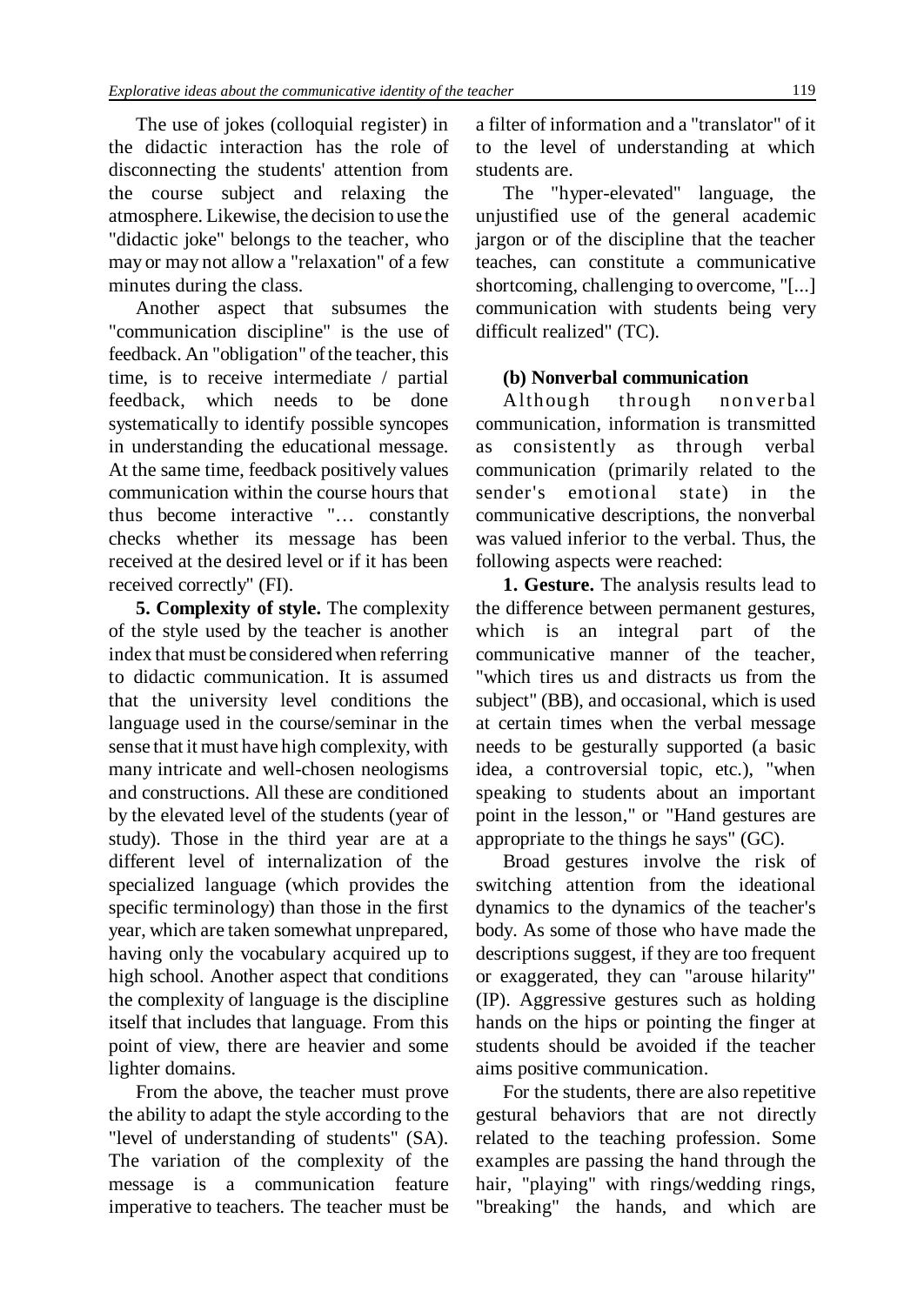associated with hyperemotivity or some insecurity.

**2. The look.** It is an integral part of nonverbal language. It is also the way to keep connected teachers and students. The fact that the look is not directed at the students can induce the feeling of frustration which, further, can turn into a disinterest for the respective course. The look becomes an instrument through which the teacher supports the communication because sometimes the students need this visual confirmation. "[...] he usually fixes his gaze on some people" (TD), "[...] he has his gaze fixed on the students who nod in the first bench" (SC). "Eye contact is rare, but when it is done: support and positive communication" (CPD).

On the other hand, the teacher seeks to communicate nonverbally (the gaze) with people who confirm his understanding of the message or show a high interest in the subject presented.

**3. Clothing**. Clothing is analyzed using a stereotype (not necessarily negative) that "defines" the desirable, accepted didactic clothing, "the clothing is typical of a teacher [...] two-piece suit [...] dark in color" (DDM).

Thus, the suit, the jacket, the tailor are clothing items "[...] that require respect from students because theysuggest a distinguished attitude" (AI).

Many of the considered descriptions capture the role that clothing plays in the overall didactic communication "sober clothing style [...] somewhat imposes its authority in front of students" (MA) or "[...] (clothing n.n) suggests the authority of the teacher" (BR).

In addition to clothing, jewelry can "communicate" social status and define the communication framework. The ostentatious wearing of these accessories contradicts the sobriety attached to the teaching profession, "often exposes a lot of expensive jewelry" (MI), and can negatively condition the communication relationship.

**4. Physical mobility.** In relation to the physical mobility of the teacher, the following can be distinguished: (a) low or non-existent mobility, "[...] always sits on the chair", "the chair offers extra safety (to the teacher n.n)" (VA) or "he is always behind the desk" (SAM); (b) situational mobility, "stands among students when teaching" (BNA), "[...] stands and walks very little" (LA), "[...] supported by the desk or by a sill" (BNA), "moves only to the board to write down the main ideas and between the student desks to present the cover of a volume" (HF); (c) high mobility, "[...] the teacher is used to being close to students, walking through the class" (DA), "gestures are dynamic, agitated, completing the discussion ..." (SM), "[...] very active, walks among students, interacts with them" (SM), "[...] the teacher walks through the class, between desks and board. He never sits on the chair" (AI) or "[...] most of the time he walks through the amphitheater while talking and never stays still" (BR).

#### **(c) Paraverbal communication**

The importance of paraverbal aspects in communication was emphasized by a "statistic" of communication by Mehrabian (1981). Thus, 5% of the content of the message is transmitted verbally, 38% is transmitted through paraverbal details, and the rest (55%) is "communicated" through facial expression (nonverbal dimension). This communicative formula is one of the most used references that denotes the quantitative relationship between the three aspects (verbal / paraverbal / nonverbal).

One of the paraverbal elements easy to notice, but at the same time with a strong influence, is the tone.

The tone used contributes to building the relationship between teacher and students. A warm, pleasant tone suggests confidence and support. Instead, an authoritarian style denotes harshness, harshness, impersonality.

At the level of the receiver can be identified various explanations of the tone: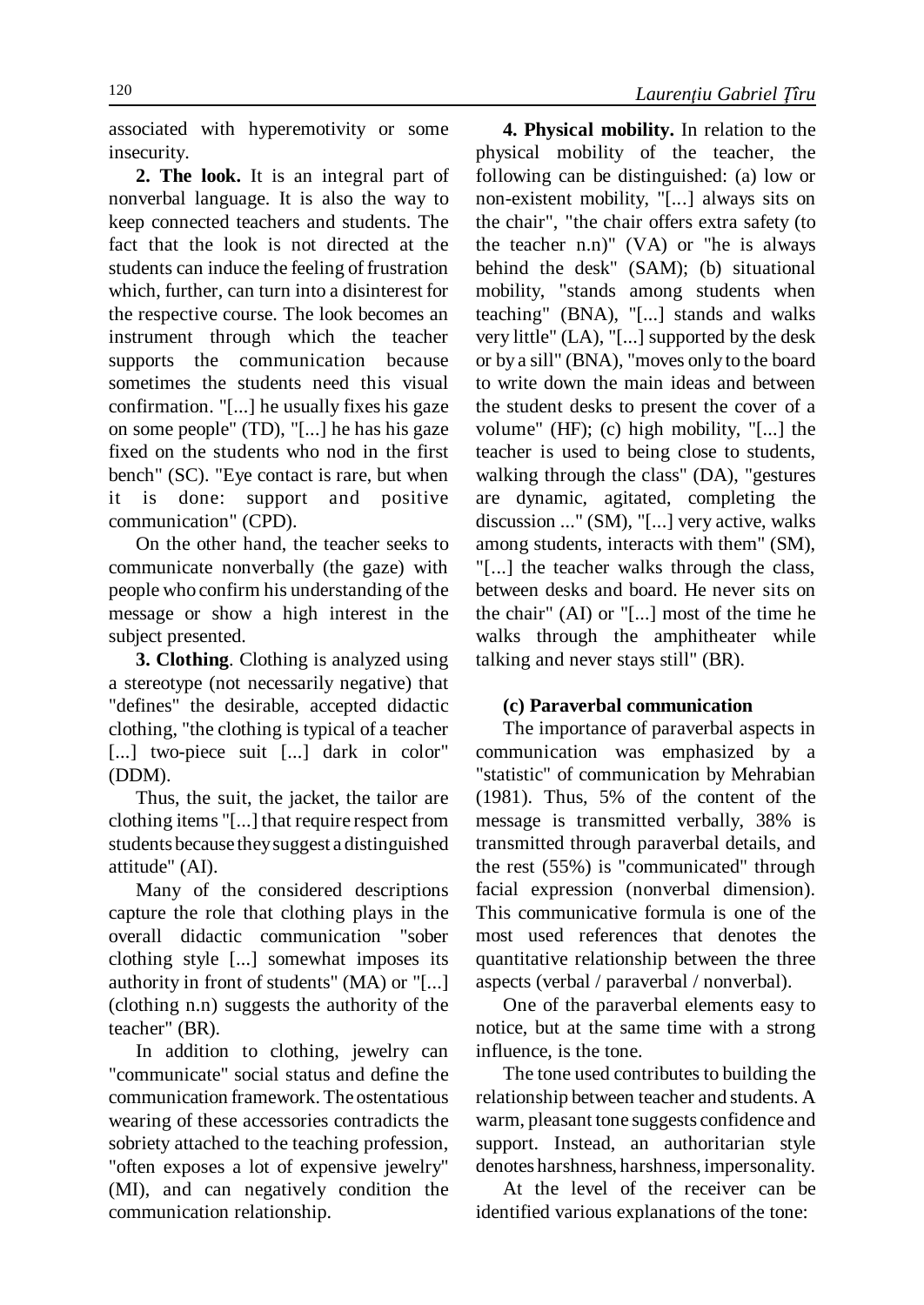**1. The use of authoritarian tone**: "[...] (professor n.n) feels that he could lose his authority in front of us" (VA), "[...] serious tone of voice" (MA), "[...] emphasizes by repeating or raising the tone of the voice certain elements that seem important" (BC), "[...] a high intonation accentuates the essential ideas of the course" (RR) or "the tone that it does not allow you to stay relaxed" (BR).

**2. The use of a low tone:** "the low tone and the trembling voice betray a certain insecurity, highlighting a sensitive person" (OE)

Another aspect identified in the communication descriptions was the verbal flow, which, when reduced, can generate "a state of fatigue" (AI) and "boredom" (AI). When it is "abundant", it is difficult to follow and favors inattention.

Although theoretically, the paraverbal and nonverbal dimensions "cover" about 93% (Mehrabian 1981) of the meaning of the message and, naturally, it would clearly "dominate" the perception of the receiver through the situational communication description. We can observe a "diversion of normal". Thus, in the "didactic situation", verbal behavior is best represented.

# **Conclusions**

The conclusions of the study can be structured on the following coordinates:

1. The didactic discourse, more the didactic communication, constitutes a complex reality, being conditioned by the psychosocial and physical characteristics of the teacher, by the complexity of the message (nature of the discipline, topic, language), and by the group and/or individual character of the students.

2. Observing the analysis results, we cannot admit the hypothesis of the uniqueness of the communicative identity of the teachers. Moreover, in opposition to this essentialist idea (identity as immutable reality), the communicative identity is defined contextually based, naturally, on biological conditioning.

3. The diversity of points of view captured in the students' descriptions lead to the conclusion that, from a communicative perspective, there are no recipes that ensure didactic success and, therefore, there is no "desirable" communicative identity. Teachers must not refuse careful self-monitoring to correct any weaknesses (defined in context) and enhance the strengthsin the construction and management of the teaching communication framework.

4. Through the action of the whole communication "arsenal" (verbal/nonverbal/paraverbal) the teacher has the following alternatives (a) to isolate himself, to act in such a way that the relationship is defined unidirectionally (teacher-student): authoritarian tone, superior attitude, inflexibility; or (b) to establish a connection, to negotiate the communication relationship, to consider the student a real dialogue partner: feedback, engaging in the subject, explanation of the topic.

# **References**

- 1. Cristea, S., (2000), *Comunicarea pedagogică,* în Dicţionar de pedagogie, Litera Internaţional, Chişinău-Bucureşti.
- 2. Dubar, C., (2003), *Criza identităţilor*, (trad.) Ştiinţa, Chişinău.
- 3. Gliga, L. (coord), (2002), *Standardele profesionale pentru profesia* didactică, Consiliul naţional pentru pregătirea profesorilor, Bucureşti.
- 4. Iacob, L., (1998), *Comunicarea didactică*, în Cucoş, C., (coord), Psihopedagogie pentru examenele de definitivare şi grade didactice, Polirom, Iaşi.